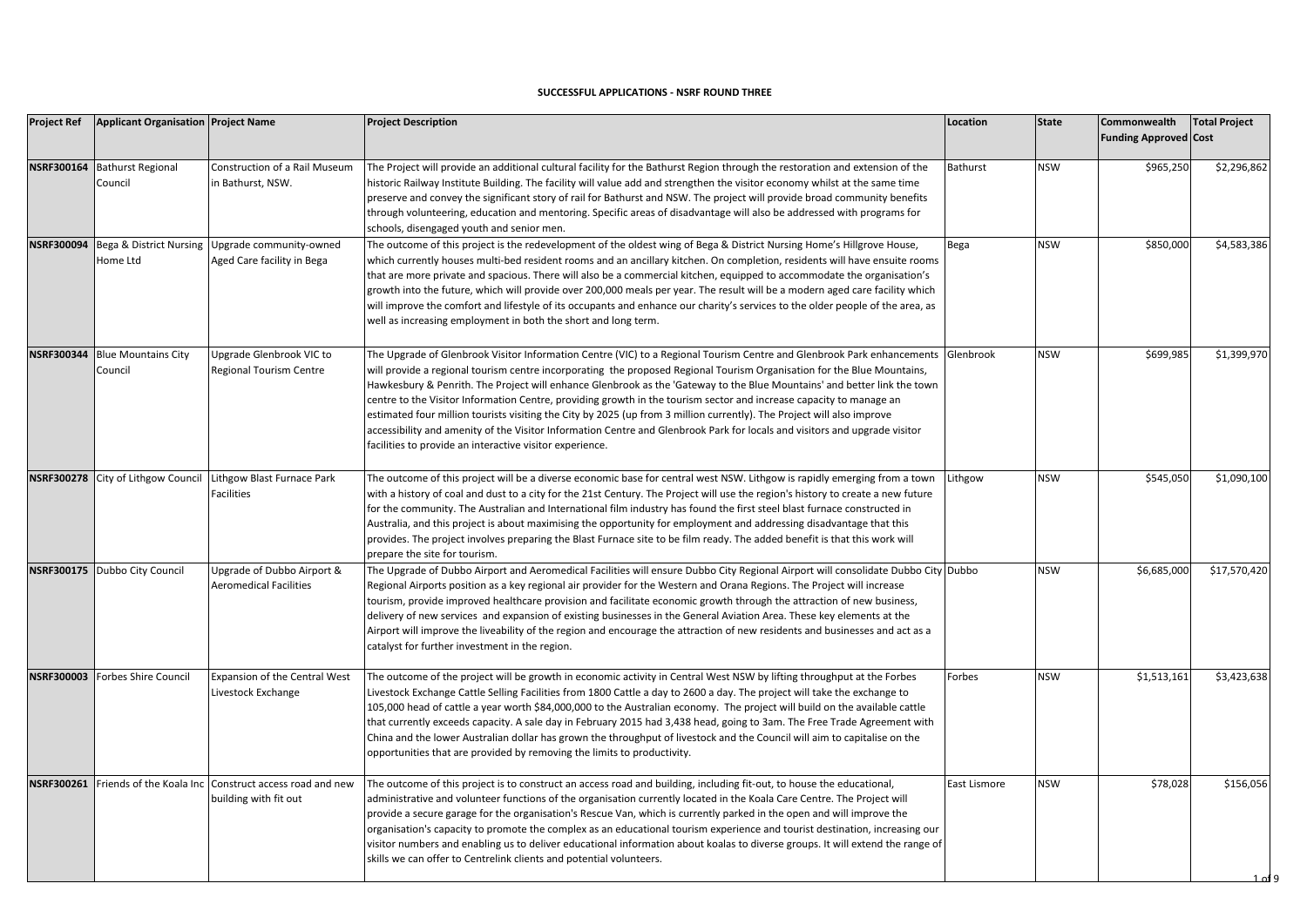| <b>Project Ref</b> | <b>Applicant Organisation Project Name</b>                |                                                                     | <b>Project Description</b>                                                                                                                                                                                                                                                                                                                                                                                                                                                                                                                                                                                                                                                                                                                                         | Location                       | <b>State</b> | Commonwealth<br><b>Funding Approved Cost</b> | <b>Total Project</b> |
|--------------------|-----------------------------------------------------------|---------------------------------------------------------------------|--------------------------------------------------------------------------------------------------------------------------------------------------------------------------------------------------------------------------------------------------------------------------------------------------------------------------------------------------------------------------------------------------------------------------------------------------------------------------------------------------------------------------------------------------------------------------------------------------------------------------------------------------------------------------------------------------------------------------------------------------------------------|--------------------------------|--------------|----------------------------------------------|----------------------|
|                    | NSRF300101 Hurstville City Council                        | Multipurpose meeting rooms<br>and archival area                     | The outcome of this project is to create a multipurpose meeting space and an archival storage area at Hurstville Library.<br>These spaces will enable Hurstville Library Museum & Gallery (LMG) to provide a training and education hub for<br>disadvantaged groups and local small businesses; create a maker space that encourages creative expression, skill<br>development and inter-generational learning; provide affordable meeting spaces for community groups and local<br>organisations; and offer professional development opportunities for the cultural sector. With partner investment this project<br>will generate jobs, alleviate disadvantage and unemployment; fulfil community needs and foster lifelong learning.                             | Hurstville                     | <b>NSW</b>   | \$500,000                                    | \$1,700,000          |
| <b>NSRF300199</b>  | Hurstville City Council                                   | Upgrade and Revitalisation of<br>Penshurst Park                     | The Penshurst Park upgrade will provide the community with a range of new facilities and more diverse recreational and<br>community space through a purpose built Youth Centre and a District Level Sporting Hub. With the outstanding sporting<br>facilities at Hurstville Aquatic Leisure Centre located right next door, Penshurst Park will become the sporting precinct of the<br>Hurstville Local Government Area. This project will address the growing community demand for recreational and community<br>facilities ensuring the future growth of sport to the region.                                                                                                                                                                                    | Penshurst                      | <b>NSW</b>   | \$1,000,000                                  | \$12,000,000         |
| <b>NSRF300243</b>  | Kurrajong Waratah                                         | Construction multipurpose<br>facility at Wagga Wagga                | The construction of a multi purpose facility at the Hildasid farm will create a range of skill development opportunities,<br>meaningful lifestyle activities and employment for disadvantaged members of the community including people with a<br>disability, mature age workers and culturally and linguistically diverse members. Enhancing skills, socialisation and<br>employment of disadvantaged people within the community will improve their capacity to live healthy independent lives,<br>thus reducing demand on medical and social services. A total of 40 FTE jobs will be established during construction and 17<br>FTE jobs post construction, 6 for people with disabilities. An additional \$12 million will be injected into the local economy. | Lake Albert Wagga NSW<br>Wagga |              | \$1,200,000                                  | \$3,000,000          |
| <b>NSRF300334</b>  | Parkes Shire Council                                      | <b>Extension of Parkes Regional</b><br><b>Airport Business Park</b> | This project will facilitate investment in the airport industrial precinct by unlocking a commercial hangar precinct with new<br>airside apron, in conjunction with service upgrades (sewer/water/power) to support flagged investment opportunities at the<br>Airport. This final stage of the Parkes Regional Airport Masterplan will afford Parkes Shire Council the opportunity to develop<br>and lease a further 5 sites suitable for commercial investment. With this infrastructure in place, the full gamut of economic<br>benefits will be realised by attracting new business which include a helicopter based business (aerial inspections), aircraft<br>refuelling and maintenance, pilot training and an air freight business.                        | Parkes                         | <b>NSW</b>   | \$1,557,500                                  | \$3,115,000          |
| <b>NSRF300238</b>  | Ronald McDonald<br>House Westmead                         | Construction of new Ronald<br>McDonald House Westmead               | The new Ronald McDonald House Westmead will provide accommodation for a minimum of 1360 families from regional<br>NSW, interstate and overseas per year, for the duration of their child's treatment for serious illness at the Children's Hospital<br>Westmead. This expansion is three times the current capacity of RMH Westmead and will support the more than 400<br>families that are currently unable to be accommodated each year, while making provision for the future needs of the<br>growing population.                                                                                                                                                                                                                                               | Westmead                       | <b>NSW</b>   | \$6,000,000                                  | \$31,000,000         |
|                    | NSRF300364 Royal Far West                                 | <b>Build Centre for Rural Child</b><br><b>Health and Learning</b>   | The Royal Far West (RFW) Centre for Rural Child Health and Learning will be a world-class facility dedicated to the health and Manly<br>wellbeing of rural, regional and remote children and their families. The new Centre will enable RFW to grow from supporting<br>L,650 to 15,000 regional children and families each year. With a health service, school and accommodation in one facility,<br>RFW provides a uniquely integrated multidisciplinary service that supports the health, development, and education of<br>country children. This project will enable RFW to expand its services, increase its technology capabilities, and extend its<br>reach into more regions.                                                                               |                                | <b>NSW</b>   | \$10,000,000                                 | \$35,095,538         |
|                    | NSRF300366 Shopfront Theatre for<br>Young People Coop Ltd | New Community Culture Centre<br>n St George                         | The outcome of this project is to create a culture hub for the Southern Sydney region with increased community<br>organisation partnerships, improve economic growth in the region by supporting young people (under 25) commencing<br>small businesses in the creative industries and improve economic growth in the region by increasing Shopfront's capacity to<br>draw larger audiences. The project will also increase the capacity of Shopfront to reach more disadvantaged youth, enhance<br>arts and community organisation partnerships by building and subleasing office space and provide seamless referral of<br>mental health and/or homelessness services for disadvantaged youth by co-locating social work/counselling/youth housing<br>services.  | Carlton                        | <b>NSW</b>   | \$558,101                                    | \$1,116,202          |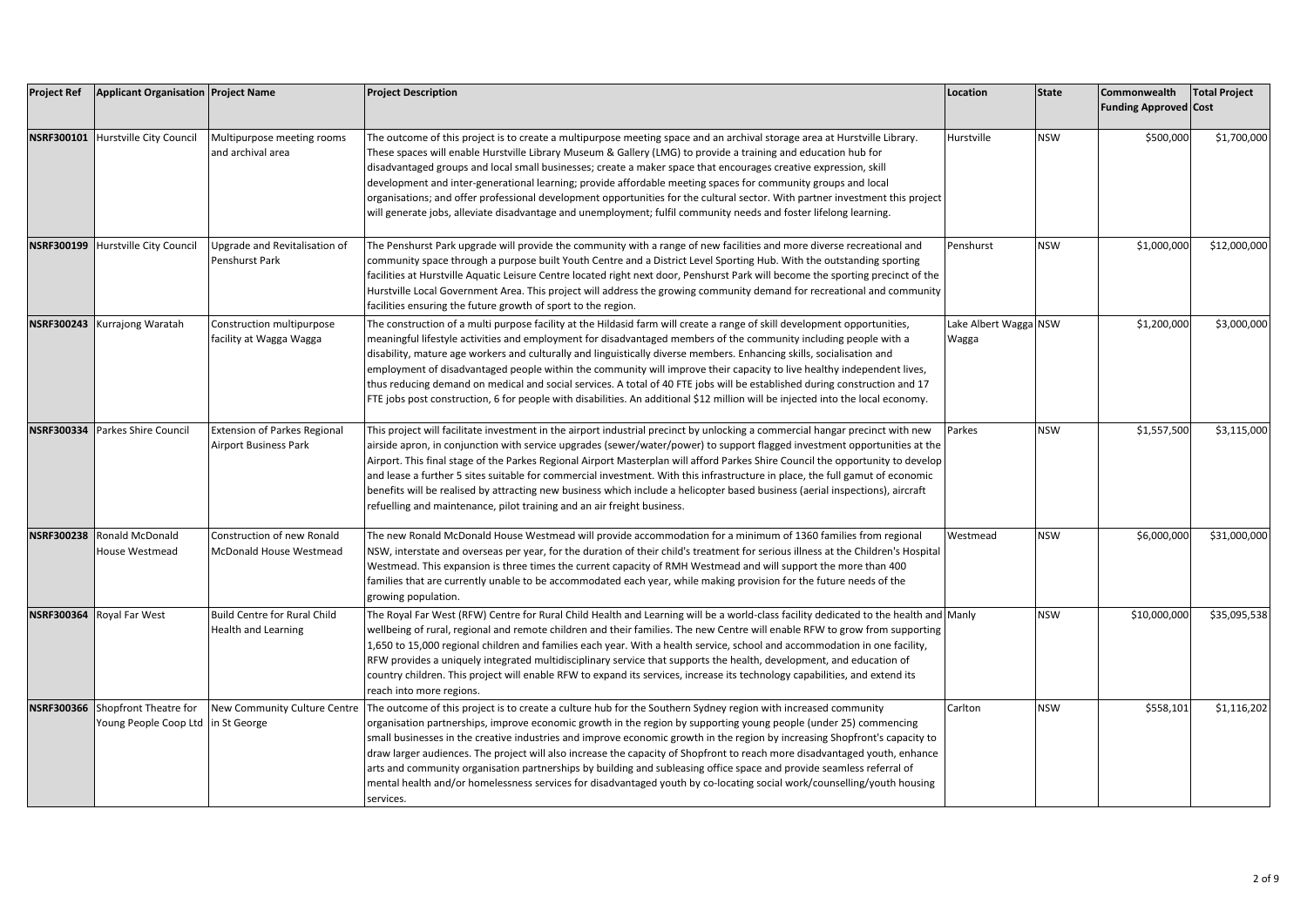| <b>Project Ref</b> | <b>Applicant Organisation Project Name</b>                   |                                                            | <b>Project Description</b>                                                                                                                                                                                                                                                                                                                                                                                                                                                                                                                                                                                                                                                                                                                           | Location    | <b>State</b> | Commonwealth<br><b>Funding Approved Cost</b> | <b>Total Project</b>            |
|--------------------|--------------------------------------------------------------|------------------------------------------------------------|------------------------------------------------------------------------------------------------------------------------------------------------------------------------------------------------------------------------------------------------------------------------------------------------------------------------------------------------------------------------------------------------------------------------------------------------------------------------------------------------------------------------------------------------------------------------------------------------------------------------------------------------------------------------------------------------------------------------------------------------------|-------------|--------------|----------------------------------------------|---------------------------------|
| <b>NSRF300475</b>  | Tumbarumba Shire<br>Council                                  | Khancoban Swimming Pool<br>Upgrade                         | Redeveloping the Khancoban pool is part of the Council's 'enhancing the vibrancy' of Khancoban program. Swimming in the<br>local waterways is undesirable due to sudden and rapid water flow levels caused by the generation of electricity, potential<br>bank collapses during and after high water flow, cold temperature of the water, high boating activity, logs and turbidity after<br>storms. The accessible and supervised pool will increase patronage and employment, assist in retaining existing and<br>attracting new residents, employees and business, improve health outcomes averting a declining population, incidence of<br>chronic disease and socio-economic disadvantage.                                                      | Khancoban   | <b>NSW</b>   | \$215,000                                    | \$460,000                       |
|                    | NSRF300483 Wollongong City<br>Council                        | Fowlers Road to Fairwater Drive<br>Road Link               | The West Dapto Urban Release Area is the largest urban release area in NSW outside the Sydney Northwest and Southwest<br>growth areas and will generate 17,000 housing lots and 135 hectares of employment lands will provide low-cost housing and<br>work support for 50,000 new residents over the next 40 years. The Fowlers Road to Fairwater Drive road link is the largest<br>project of the West Dapto Urban Release Access Strategy. The 4-lane, 1.3km road link will deliver an immediate injection of<br>\$93.5 million into the local economy, during the construction phase, and in the five years post-construction will enable the<br>development of 1,350 dwellings, annually generating \$103.5 million of direct economic activity. | Dapto       | <b>NSW</b>   | \$10,000,000                                 | \$91,885,716                    |
|                    | NSRF300178 Yass Early Childhood<br><b>Centre Association</b> | <b>Extension of Yass Early Childcare</b><br>Centre Stage 2 | With the implementation of the Stage 2 extension, YECCA will be able to provide an additional and affordable 23 childcare<br>and preschool places to meet the growing demand from the Yass Community, plus a purpose built space for underserviced<br>families requiring the support from Goulburn's My Direction Team. The My Direction Team provide early intervention,<br>resources, therapy and support for children with additional needs. The Board and educators of YECCA believe the use of this<br>extension is significantly valuable to enable working families of Yass access to affordable childcare and local access to<br>occupational therapy support and services, which are currently unavailable.                                 | Yass        | <b>NSW</b>   | \$195,500                                    | \$395,487                       |
|                    | NSRF300192 Yumaro Incorporated                               | Construct Yumaro Independent<br>Living Complex Moruya      | Yumaro intends to build a vibrant specialist disability housing complex operating as part of a peer support network with<br>access to 24 hour emergency staff assistance in the case of emergency. This will address a severe shortage of appropriate<br>accommodation for people with a disability in the Eurobodalla area.                                                                                                                                                                                                                                                                                                                                                                                                                         | Moruya      | <b>NSW</b>   | \$591,379                                    | \$1,183,601                     |
| <b>NSRF300275</b>  | East Arnhem Regional<br>Council                              | Redevelop the Visitor<br><b>Accommodation at Gapuwiyak</b> | The Project will boost tourism visitation to one of the most disadvantaged regions in Australia. The Gapuwiyak Visitor<br>Accommodation Upgrade Project will redevelop the existing accommodation to provide motel style rooms to facilitate<br>tourism development and deliver a range of critical social and economic outcomes for East Arnhem and the broader region<br>though job creation. It is estimated that the construction spend and new ongoing jobs created through the project will have<br>a combined impact of up to \$1.3 million and create up to 13 new jobs.                                                                                                                                                                     | Gapuwiyak   | <b>NT</b>    | \$241,875                                    | \$483,751                       |
| <b>NSRF300397</b>  | Roper Gulf Regional<br>Council                               | Growth Centre Transport and<br>Freight Hub Project         | The project will upgrade and improve the existing start and end mile infrastructure in the growth centres of Ngukurr and<br>Numbulwar on the Roper Highway, a strategic freight road in the Northern Territory. The upgrades will address capacity,<br>logistical and safety issues for both towns where freight can only be delivered by road or barge. These two remote<br>communities are wholly reliant on freight services for survival and growth. The current infrastructure is insufficient in<br>capacity in both wet and dry seasons. The freight hub upgrade will reduce transport costs by creating efficiencies and<br>increase competition thus reducing the cost of living in these remote communities.                               | Ngukurr     | NT           | \$999,500                                    | \$2,311,475                     |
|                    | NSRF300023 AEIOU Foundation                                  | AEIOU Logan Autism Centre of<br>Excellence                 | The Project will establish an AEIOU centre at Griffith University Logan to service an unmet and vital need for early<br>intervention and support services to children with autism (aged 2.5-6). The centre will also facilitate research,<br>education/training, resource development for parents, school teachers, researchers and students in partnership with key<br>stakeholders including Griffith University Logan along with Federal, State & Local Governments. The Project will address<br>disadvantage, remove barriers to productivity, develop education economies and will result in savings to welfare.                                                                                                                                | Meadowbrook | QLD          | \$999,840                                    | \$2,237,962                     |
| <b>NSRF300307</b>  | <b>Bundaberg Regional</b><br>Council                         | Redevelopment of Christsen<br>Park (Stage 2), Bargara      | The Project will redevelop Christsen Park (Stage 2), to provide for better safety and tourist/recreational amenity for users of<br>this popular park area adjacent to "The Basin", a popular local sheltered swimming area. The project will follow the Stage<br>one works and will cover civil works such that a two-lane roadway to replace the existing loop road, which currently isolates<br>the park from the beach and coastline.                                                                                                                                                                                                                                                                                                             | Bargara     | QLD          | \$401,078                                    | \$802,156                       |
|                    | NSRF300303 Burke Shire Council                               | Upgrade to Burketown Wharf<br>Precinct Project             | The project will upgrade the Burketown Wharf Precinct.                                                                                                                                                                                                                                                                                                                                                                                                                                                                                                                                                                                                                                                                                               | Burketown   | QLD          | \$994,619                                    | \$2,454,151<br><u>ਤੋ ਹ</u> ਾਂ 9 |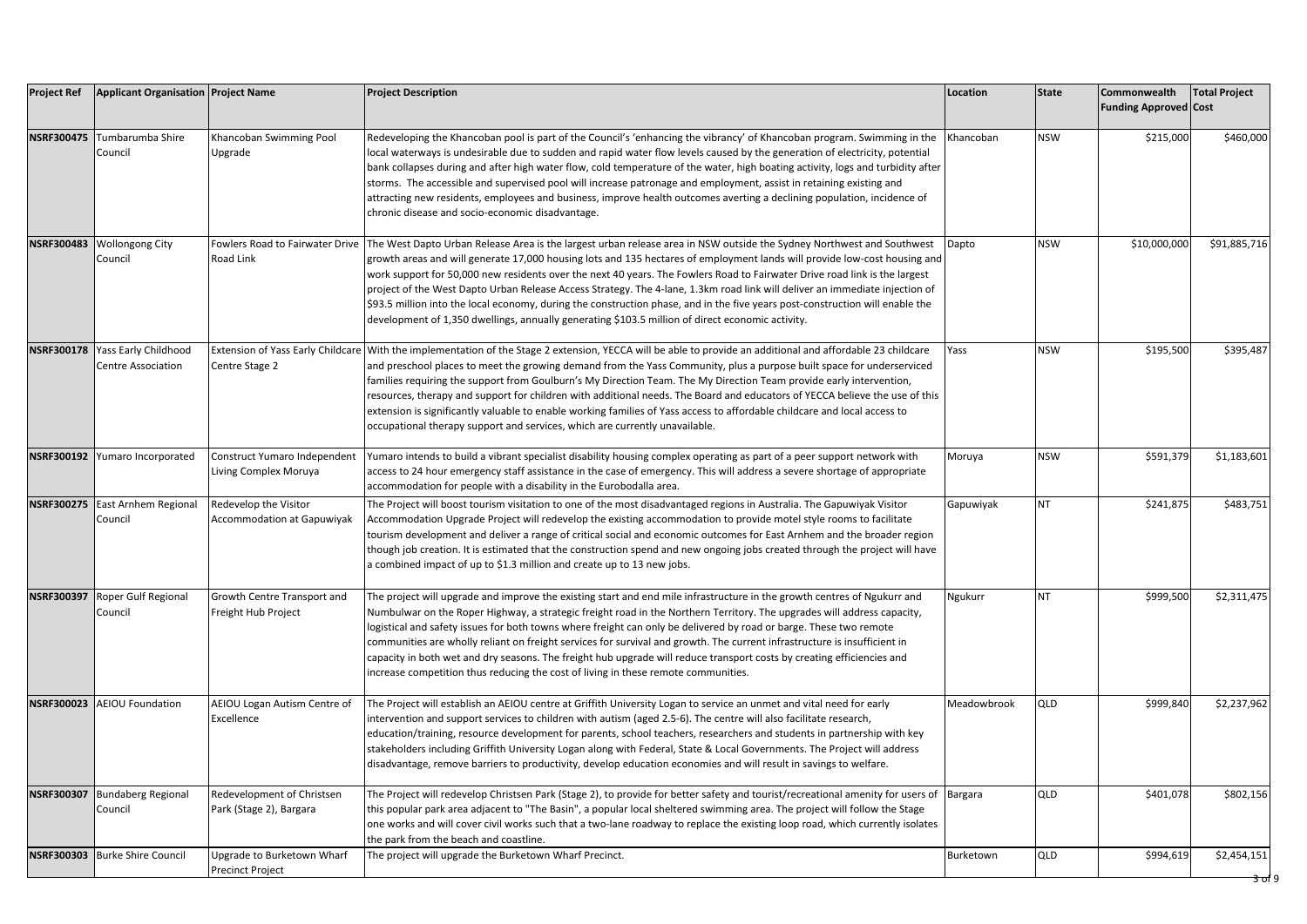| <b>Project Ref</b> | <b>Applicant Organisation Project Name</b>                      |                                                                                                 | <b>Project Description</b>                                                                                                                                                                                                                                                                                                                                                                                                                                                                                                                                                                                                                                                                                                                    | Location     | <b>State</b> | Commonwealth<br><b>Funding Approved Cost</b> | <b>Total Project</b> |
|--------------------|-----------------------------------------------------------------|-------------------------------------------------------------------------------------------------|-----------------------------------------------------------------------------------------------------------------------------------------------------------------------------------------------------------------------------------------------------------------------------------------------------------------------------------------------------------------------------------------------------------------------------------------------------------------------------------------------------------------------------------------------------------------------------------------------------------------------------------------------------------------------------------------------------------------------------------------------|--------------|--------------|----------------------------------------------|----------------------|
|                    | NSRF300486 Cairns Regional Council                              | <b>CPAC - Cairns Performing Arts</b><br>Centre                                                  | By early 2018, Cairns will have a new, purpose-built performance theatre on the fringe of the CBD, estimated to cost \$66.5<br>million. The Cairns Performing Arts Centre (CPAC) will provide for the cultural and community life of the city for the next 50<br>years.                                                                                                                                                                                                                                                                                                                                                                                                                                                                       | Cairns City  | QLD          | \$10,000,000                                 | \$66,500,000         |
|                    |                                                                 | <b>NSRF300131</b> Etheridge Shire Council Construction of the Charleston<br><b>Dam Facility</b> | The outcome of this project is to construct a Roller Compacted Dam to supply 100ML of water per annum to Forsayth,<br>500ML of water to Georgetown, plus provide a recreational facility. This will be a key enabler that is critical to the<br>agricultural and clean energy developments that are occurring within the Shire. It will provide an additional boost to the<br>tourism industry having a direct benefit to our local economy. This Dam will provide a clean & secure urban water supply                                                                                                                                                                                                                                        | Forsayth     | QLD          | \$10,000,000                                 | \$17,575,770         |
|                    |                                                                 | NSRF300345 Lives Lived Well Limited Construction of Family Recovery<br>Units at Logan           | The outcome of this project is to construct six family units at the Logan House Recovery Centre to provide access to drug and Chambers Flat<br>alcohol rehabilitation services for parents with young children.                                                                                                                                                                                                                                                                                                                                                                                                                                                                                                                               |              | QLD          | \$986,000                                    | \$1,972,000          |
|                    | NSRF300471 Lowood Show Society<br>Inc.                          | Redevelopment of the<br><b>Grandstand and Hall</b>                                              | This Project will remodel the grandstand and extend the Lowood Show Society Hall to incorporate more hall space, and<br>installation of a disabled lift for access to the hall.                                                                                                                                                                                                                                                                                                                                                                                                                                                                                                                                                               | Lowood       | QLD          | \$25,075                                     | \$50,150             |
|                    | NSRF300383 Mackay Cricket<br>Association Inc.                   | Harrup Park Premier Oval<br><b>Lighting Upgrade</b>                                             | The project will upgrade the lighting on the Premier Oval at Harrup Park Country Club, from 500 Lux to 1500 Lux. This will<br>meet the required standards of Cricket Australia, Queensland Cricket and the AFL to enable the facility to host marquee<br>sporting events, especially with the demand that these events take place during the popular evening timeslot and are<br>televised. The project will generate increases in local expenditure, jobs creation and tourism. During the construction phase<br>the project will result in the creation of 7 to 8 jobs and gross revenue of at least \$1.5 million.                                                                                                                         | South Mackay | QLD          | \$497,026                                    | \$997,026            |
|                    | NSRF300282 Nambour Alliance Inc                                 | Construction of the Nambour<br>Heritage Tramway depot                                           | The Project will see a Western Terminus depot constructed as part of the first suite of works for the Nambour Heritage<br>Tramway. The depot will initially be used as an Information Centre and to display heritage locomotives, before transitioning<br>to become the Western Terminus of Nambour's heritage tramway. The Nambour Heritage Tramway will see former cane<br>train tracks re-activated and used by a new solar-powered, battery regenerated passenger tram. The project will increase<br>visitor numbers, generate tourism and events spending, and play a vital role in addressing disadvantage and rebuilding<br>community connectedness and pride in the Sunshine Coast hinterland town.                                   | Nambour      | QLD          | \$500,000                                    | \$1,088,742          |
|                    | NSRF300107 Rotary Club of Atherton Rocky Creek WW2 Igloo<br>Inc | <b>Restoration Project</b>                                                                      | Restoration and opening to the public of the Rocky Creek Igloo, a heritage listed building originally used as an<br>entertainments complex attached to the WW2 Military Hospital just north of Atherton, Queensland. It will preserve and<br>showcase important regional history as well as establishing a new tourism asset for the Tablelands. The restored Igloo<br>through its heritage appeal will stimulate increased tourism visitation, visitor expenditure and job creation in the region. It<br>will also be for the benefit of the local community as a venue for meetings and exhibitions and it will raise revenue for its<br>sustainable on-going maintenance.                                                                  | Tolga        | <b>QLD</b>   | \$90,200                                     | \$185,674            |
|                    | NSRF300419 Winton Shire Council                                 | Reconstruct the Waltzing<br>Matilda Centre, Winton                                              | To enhance the experience of tourists in Winton and encourage increased visitations and longer stays in the region, the<br>'rising from the ashes' of a Modernised and Enhanced Waltzing Matilda Centre will provide a hub for Winton's Tourism Offer<br>in the region to draw visitors to the Centre, motivate longer and more enriched stays promoting visitors to get out for a taste<br>of the multitude of tourism and service offerings in the region. This will increase utilisation of tourism assets, as well as<br>support industries and drive broader economic impact throughout the region.                                                                                                                                      | Winton       | <b>QLD</b>   | \$8,000,000                                  | \$22,260,000         |
|                    | NSRF300128 Barmera Monash<br><b>Football Club Inc</b>           | Upgrade the Football Club<br>facilities at Barmera                                              | The facility upgrade and re-development will allow for a much broader community offering and involvement in the Barmera<br>Monash Football Club. The club upgrade and change rooms redevelopment will allow club associations to utilise the<br>redeveloped facilities. Upgraded facilities will allow training and education to be conducted in private meeting rooms. It will<br>benefit the local economy and various community groups.                                                                                                                                                                                                                                                                                                    | Barmera      | SA           | \$199,000                                    | \$442,588            |
|                    | NSRF300315 District Council of<br>Peterborough                  | Mid North Industry Growth<br>Project                                                            | The expansion of local industry and business in Peterborough is limited by the lack of a reticulated waste water management<br>system. Relying on rudimentary pitted systems for waste and effluent management is inhibiting expansion of significant local<br>industry including the largest exporter of camel meat in the world, SAMEX, and a number of growing tourism businesses. A<br>waste water management system is critical infrastructure that will build Peterborough's economic base and enable the<br>expansion of global industries and local business. This will improve productivity of the region, leveraging new business<br>opportunities and providing new jobs and training opportunities for the region's young people. | Peterborough | SA           | \$8,600,000                                  | \$17,600,000         |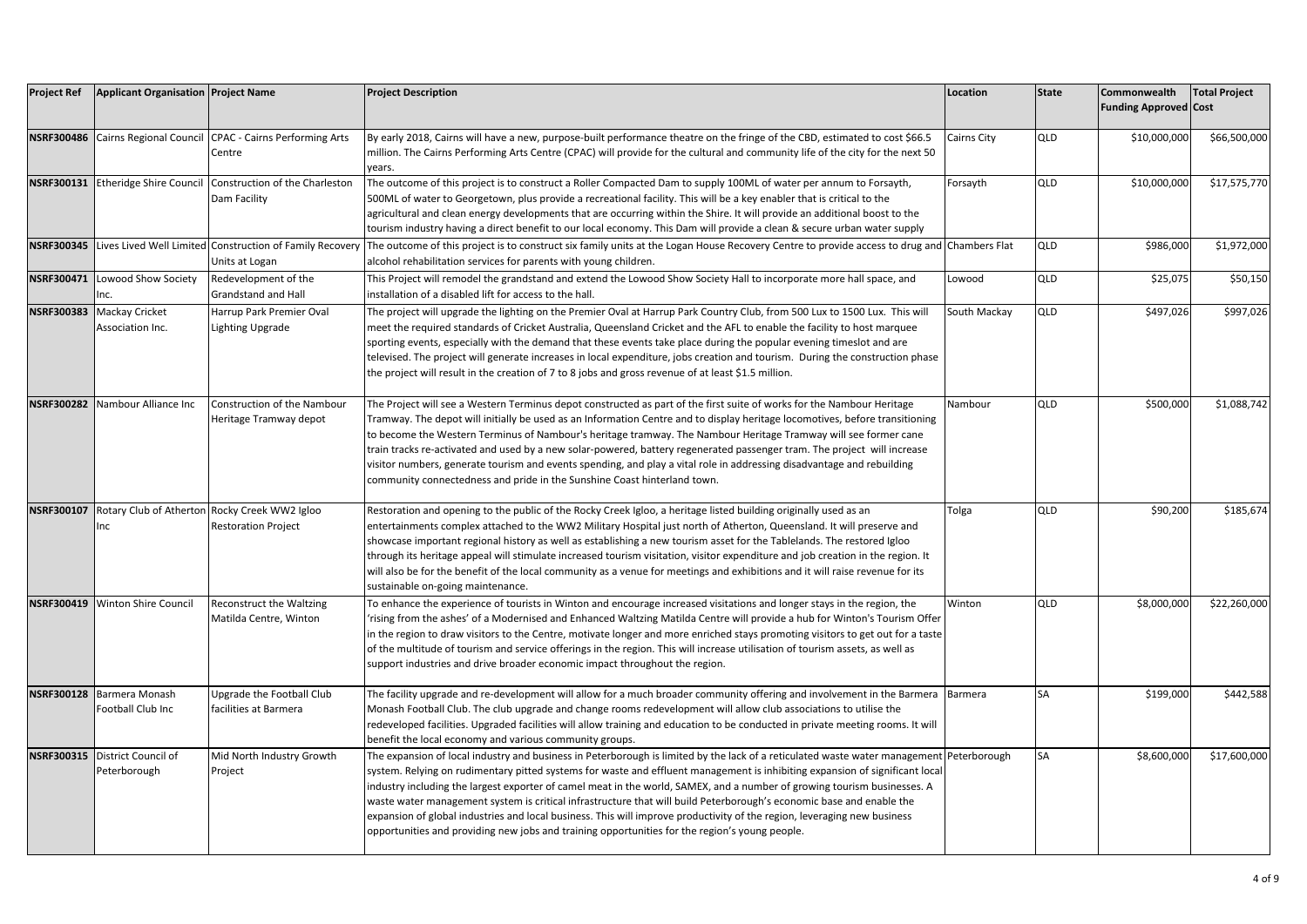| <b>Project Ref</b>      | <b>Applicant Organisation Project Name</b>                  |                                                            | <b>Project Description</b>                                                                                                                                                                                                                                                                                                                                                                                                                                                                                                                                                                                                                                                                                                                                            | Location            | <b>State</b> | Commonwealth<br><b>Funding Approved Cost</b> | <b>Total Project</b>                          |
|-------------------------|-------------------------------------------------------------|------------------------------------------------------------|-----------------------------------------------------------------------------------------------------------------------------------------------------------------------------------------------------------------------------------------------------------------------------------------------------------------------------------------------------------------------------------------------------------------------------------------------------------------------------------------------------------------------------------------------------------------------------------------------------------------------------------------------------------------------------------------------------------------------------------------------------------------------|---------------------|--------------|----------------------------------------------|-----------------------------------------------|
| NSRF300173 The Nature   | Conservancy                                                 | Construction of reef for fishing<br>tourism in SA          | The landscape-scale (20 hectare) construction of shellfish reefs near Stansbury-Androssan, Yorke Peninsula, South Australia<br>will result in new, long term job opportunities and economic benefits for the region through fishing tourism and sustainable<br>aquaculture. Shellfish reefs are an essential piece of blue infrastructure but have been all but wiped out due to<br>overharvesting in colonial times. Re-building this infrastructure will create up to 25 FTE jobs in construction, aquaculture,<br>tourism and the service sector. Long-term outcomes will include boosting fish numbers by restoring highly productive<br>habitat which is critical for the future prosperity of Yorke Peninsula coastal communities.                              | <b>Rouges Point</b> | SА           | \$990,000                                    | \$3,700,000                                   |
|                         | NSRF300340 Town of Gawler                                   | On the Move: Gawler Active<br><b>Town Precinct Project</b> | The demand for well-serviced, open-air community spaces in Gawler is increasing with more events organised to activate,<br>revitalise and increase economic activity in the Main Street and town centre. 'On the move' Active Town Precinct will<br>establish Gawler as the region's leading active, clean and green community. More visitors including cyclists will contribute to<br>growth in main street business creating new jobs in the town and region. New outdoor facilities will be constructed in the<br>Main Street's Pioneer Park, a cycle hub and the region's first electric charging station. The Precinct will create an active,<br>flexible and engaging outdoor space for the region's residents and visitors.                                    | Gawler              | SA           | \$59,480                                     | \$132,177                                     |
|                         | NSRF300130 Circular Head Council                            | <b>Circular Head Community</b><br><b>Wellbeing Centre</b>  | The outcome is three parts including preparing people for work, keeping people in work and returning people to work.<br>Industries are growing, driven by export of dairy and food products to China. The area has jobs available, but not enough<br>people in the workforce to fill them. The Council will work with people with a disability or special needs to prepare for work.<br>They will also work with professionals and staff to provide access to fitness, safety and health programs to keep people in<br>work. Additionally, Council will assist those with injury or illness to return to work through rehabilitation. 'Fit for work' will<br>help all people who want to work, regardless of who they are, and from this grow the Australian economy. | Smithton            | TAS          | \$3,822,750                                  | \$8,495,000                                   |
|                         | NSRF300479 Northern Midlands<br><b>Business Association</b> | Construction of a Truck Wash at<br>Powranna                | The project will construct a truck wash capable of cleaning livestock transports and other agricultural vehicles up to the size<br>of twin-decker B-doubles. This will underwrite the operation of existing livestock-dependent industries and remove barriers<br>to the expansion of the sector in the northern midlands. Benefits include improved biosecurity and welfare for animal-based<br>industries and also reduction of the spread of weed, seeds and pathogens affecting plant-based industries. The appropriate<br>disposal of effluent from livestock transports and cleaner trucks will improve amenity for other road users and roadside<br>properties. It also will improve workplace health and safety for operators.                                | Powranna            | <b>TAS</b>   | \$247,000                                    | \$497,000                                     |
| NSRF300548 Alpine Shire |                                                             | Alpine Better Places: Myrtleford<br>& Poepunkah            | The Alpine Better Places project will see a multimillion-dollar redevelopment of key public spaces within the Alpine Shire<br>townships of Porepunkah and Myrtleford - spaces that celebrate the natural environment, embrace cultural heritage and<br>preserve the rural town feel. It will provide increased opportunity for walking, cycling and social interaction through greater<br>connectivity between recreation and commercial spaces, enabling Council to market and promote regional business<br>opportunities through an increased business investment profile - ultimately improving the vitality of the townships making<br>them more attractive places to visit, socialise and conduct business.                                                      | Porepunkah          | VIC          | \$990,000                                    | \$4,976,000                                   |
| NSRF300597 Borough of   | Queenscliffe                                                | <b>Destination Queenscliff Precinct</b><br>Revitalisation  | 'Destination Queenscliff' is a multifaceted precinct activation project that will drive new tourism visitation, strengthening<br>Queenscliff's destination appeal and be a stimulus for new tourism product, investment and employment creation.<br>Implementation of the project will deliver new tourism services and products that will improve the liveability, increase<br>employment and tackle disadvantage issues for the Borough and for the region. Destination Queenscliff will directly address<br>local and regional disadvantage through job creation, economic diversification and deliver social benefits that result from<br>employment stability, public realm improvements and investment in place making infrastructure.                          | Queenscliff         | VIC          | \$3,489,514                                  | \$6,994,514                                   |
|                         | NSRF300491 City of Boroondara                               | Construction of the North East<br><b>Community Hub</b>     | The North East Community Hub (NECH) will be a new \$23.2 million multipurpose co-located community facility. It will<br>provide services in an area of Boroondara, that has disadvantaged groups and gaps in local services. The co-location of<br>services will increase collaboration to support community members across the lifespan, especially those with higher needs.<br>The NECH will expand the neighbourhood activity precinct and link directly to Greythorn Shopping Centre (GSC), North<br>Balwyn. This project will revitalise underutilised land (value \$5.2m), create public open space, upgrade Centre Way &<br>develop an anchor community facility (alongside a new supermarket) to increase ongoing employment & trade at GSC.                  | North Balwyn        | VIC          | \$3,200,000                                  | \$23,192,660<br>5 <sub>0</sub> f <sub>9</sub> |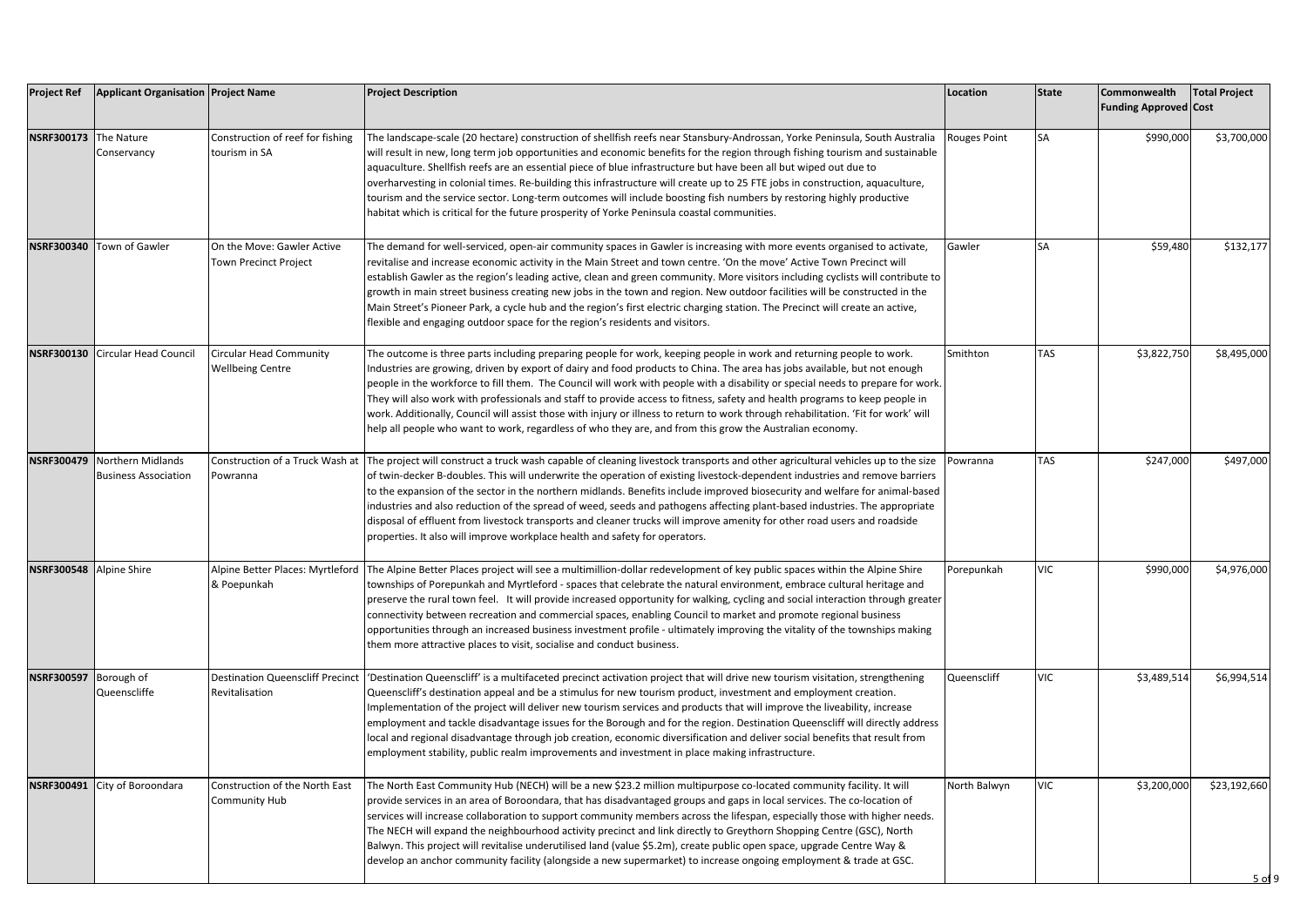| <b>Project Ref</b> | <b>Applicant Organisation Project Name</b> |                                                            | <b>Project Description</b>                                                                                                                                                                                                                                                                                                                                                                                                                                                                                                                                                                                                                                                                                                        | Location     | <b>State</b> | Commonwealth<br><b>Funding Approved Cost</b> | <b>Total Project</b> |
|--------------------|--------------------------------------------|------------------------------------------------------------|-----------------------------------------------------------------------------------------------------------------------------------------------------------------------------------------------------------------------------------------------------------------------------------------------------------------------------------------------------------------------------------------------------------------------------------------------------------------------------------------------------------------------------------------------------------------------------------------------------------------------------------------------------------------------------------------------------------------------------------|--------------|--------------|----------------------------------------------|----------------------|
|                    | NSRF300416 Glenelg Shire Council           | Australian Kelpie Centre                                   | The outcome of the project will be the development of the Australian Kelpie Centre to increase visitor numbers to the<br>Glenelg Shire region.                                                                                                                                                                                                                                                                                                                                                                                                                                                                                                                                                                                    | Casterton    | VIC          | \$658,230                                    | \$1,316,460          |
| <b>NSRF300318</b>  | Golden Plains Shire<br>Council             | Develop Stage 1 Bannockburn<br><b>Civic Heart Precinct</b> | Outcomes from the development of stage 1 of the Bannockburn Civic Heart Precinct include increased visitation, retail<br>spending, and job creation in Bannockburn, the main service centre in Golden Plains Shire. Stage 1 of the Precinct will<br>transform the liveability and amenity of Bannockburn and increase activity in the town centre. The Precinct will encourage<br>people to live, work and visit Bannockburn and surrounds by developing an attractive and welcoming multi-faceted<br>community civic space in the main street of Bannockburn. This development will be located alongside the Bannockburn<br>Library and Cultural Centre and will incorporate the award winning Golden Plains Farmers' Market.    | Bannockburn  | <b>VIC</b>   | \$1,200,000                                  | \$2,400,000          |
|                    | NSRF300591 Greater Bendigo City<br>Council | Bendigo Tennis Centre<br>Expansion                         | The outcome of this project is to redevelop and expand the Bendigo Tennis Centre. This capacity facilitates opportunities to<br>host major tournaments, increases visitation, diversifies the business opportunities available to the centre, increases local<br>opportunities for participation, provides low cost participation to disadvantaged communities and brings significant national<br>sporting events to a Regional City. The project will ensure that the facility has capacity to retain its regional status for the<br>next 30 years. By redeveloping and expanding the facility, temporary infrastructure will no longer be required and the Centre<br>will no longer be at risk of losing major tournaments.     | Bendigo      | <b>VIC</b>   | \$2,090,000                                  | \$6,090,000          |
|                    | NSRF300043 Horsham Rural City<br>Council   | Construction of the Horsham<br>North Community Hub         | The project will provide a \$4.1 million community hub that is the focal point or 'heart' for the disadvantaged area of<br>Horsham North to enhance the liveability of the area and be a catalyst for encouraging future investment and economic<br>growth. The project will provide an accessible, supportive and seamless 'one-stop-shop' for integrated children and family<br>services such as kindergarten, early intervention services, long day-care and maternal and child health.                                                                                                                                                                                                                                        | Horsham      | <b>VIC</b>   | \$900,000                                    | \$4,100,000          |
|                    | NSRF300401 Shire of Moyne                  | <b>Construct the Mortlake</b><br>multipurpose facility     | Construction of a new multipurpose facility to provide the only modern space for training, community meetings, large<br>gatherings for sport, business forums or social activities. Works will also include male and female umpire change rooms,<br>male and female accessible toilets to service the function area and enable ease of access for all people. This facility will<br>increase active participation and promote social connection.                                                                                                                                                                                                                                                                                  | Mortlake     | <b>VIC</b>   | \$350,000                                    | \$800,000            |
|                    | NSRF300351 Shire of Towong                 | Construction of the Upper<br><b>Murray Events Centre</b>   | Building on the success of the Man from Snowy River Festival, the Upper Murray Events Centre in Corryong will provide a<br>purpose constructed event facility which can play host to key aspects of the Man from Snowy River Bush Festival and<br>provide a space for new events. The festival currently attracts 20,000 visitors each year, injecting over \$2.2 million into the<br>local economy. This facility will enable the festival to grow, and will expand smaller, regular complementary events, as well<br>as providing space and appropriate facilities to host a range of new and existing events, including the Upper Murray<br>Challenge, paragliding and para-motoring, cycling and triathlon events.            | Corryong     | <b>VIC</b>   | \$800,000                                    | \$1,600,000          |
|                    | NSRF300352 Shire of Towong                 | The Great River Road project                               | The Murray River Road stretches from Albury to Towong following the curves and bends of the Murray River. The road<br>offers the best touring experience of the Murray River, with the spectacular Snowy Mountains as the backdrop. The Great<br>River Road project was identified through the Upper Murray 2030 Plan, a holistic planning project to map the future<br>prosperity of the Upper Murray. The Great River Road project, by providing key infrastructure, signage and promotion, will<br>highlight the spectacular nature of the views and experiences available along this touring route, boost the local economy by<br>increasing tourism and tourism yield, and grow jobs in a number of small rural communities. | Bringenbrong | <b>VIC</b>   | \$495,000                                    | \$990,000            |
|                    | NSRF300387 Surf Coast Shire                | Winchelsea Town Centre<br><b>Beautification Project</b>    | The Project includes Winchelsea Town Centre Beautification consisting of two parts, including capital works aimed at<br>creating a more aesthetically pleasing and themed shopping and recreation precinct via street scaping and a feature ANZAC<br>memorial area, along with the creation of two distinctive township entrance sculptures (east and west) through gateway art<br>pieces on the Princes Highway. The project builds on significant investment made in the town via the duplication of the<br>Princes Highway and will create a unique and welcoming feel for the town to attract additional visitors, increased<br>expenditure, facilitate business investment and foster growth.                                | Winchelsea   | <b>VIC</b>   | \$155,000                                    | \$310,000            |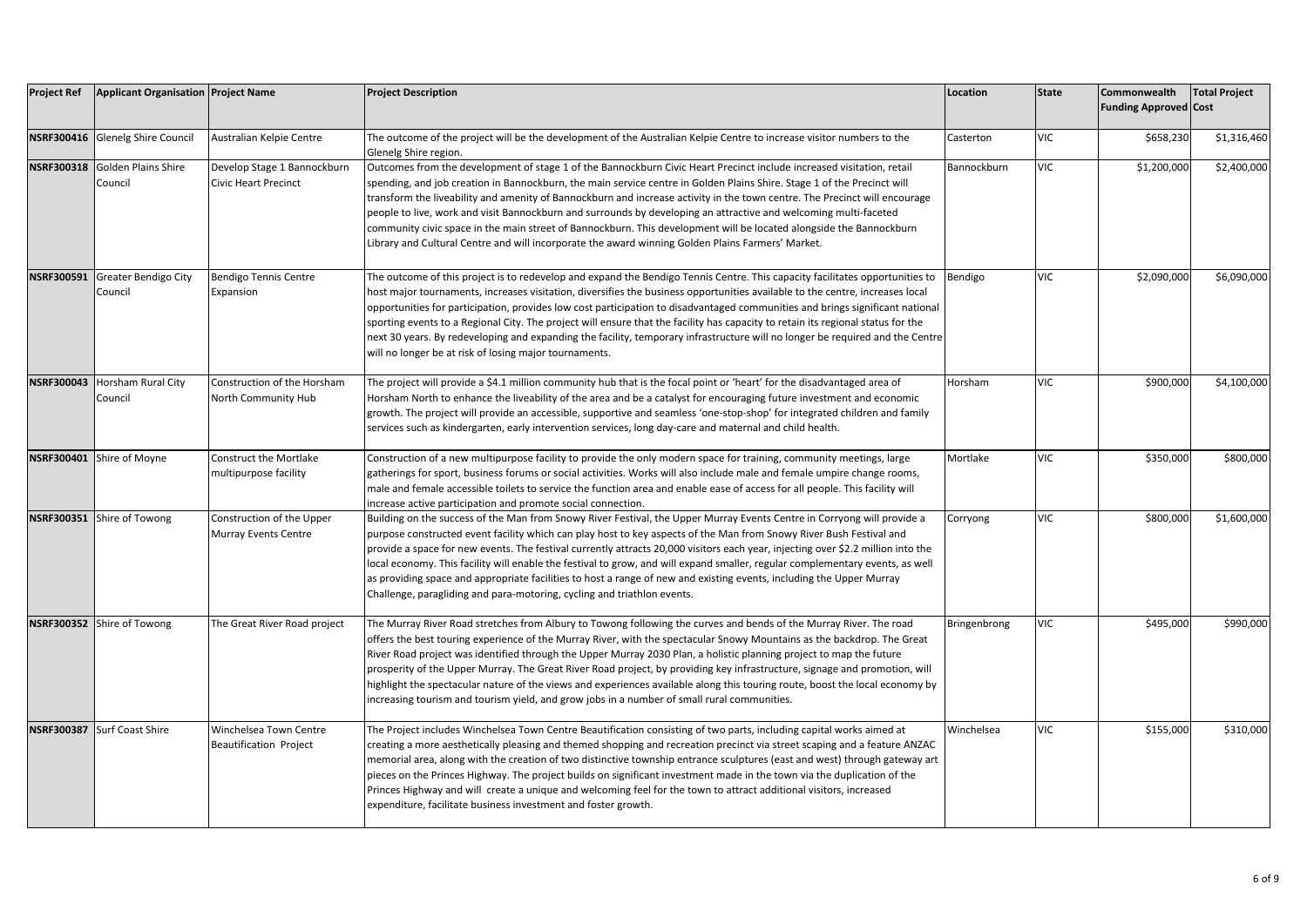| <b>Project Ref</b> | <b>Applicant Organisation Project Name</b>    |                                                        | <b>Project Description</b>                                                                                                                                                                                                                                                                                                                                                                                                                                                                                                                                                                                                                                                                                                                        | Location    | <b>State</b> | Commonwealth<br><b>Funding Approved Cost</b> | <b>Total Project</b> |
|--------------------|-----------------------------------------------|--------------------------------------------------------|---------------------------------------------------------------------------------------------------------------------------------------------------------------------------------------------------------------------------------------------------------------------------------------------------------------------------------------------------------------------------------------------------------------------------------------------------------------------------------------------------------------------------------------------------------------------------------------------------------------------------------------------------------------------------------------------------------------------------------------------------|-------------|--------------|----------------------------------------------|----------------------|
|                    | NSRF300022 Swan Hill Rural City<br>Council    | Upgrade Swan Hill Regional<br>Livestock Exchange       | The project will increase productivity, efficiency and safety of the Swan Hill Regional Livestock Exchange ("SHRLE"), leading<br>to increased sales, higher profit margins, employment creation, economic development and export potential. Space<br>rationalisation will free up land for a commercial development creating 8 FTE direct jobs. Long term viability and self-<br>sufficiency will be achieved through operational savings with faster and larger turnover. Mechanisation, better facilities and<br>better layout will improve risk management, OHS for workers, public safety and minimise fatigue for transporters. The<br>Project will create best practice in livestock welfare and achieve water management efficiencies.     | Swan Hill   | <b>VIC</b>   | \$876,150                                    | \$1,752,300          |
|                    | NSRF300495 Warramunda Village                 | Redevelopment of Warramunda<br><b>Aged Care</b>        | The outcome of this project is to increase the capacity of our residential aged care facility by building a new 22 bed<br>dementia care wing providing much needed additional places to our community. It will also provide state of the art<br>dementia specific design to build the capacity of our organisation to accommodate the expected increase in dementia clients<br>over the next 20 years. The project will also provide the necessary administration space to house an new Home Care<br>business for our community. This will be a fee for service product that is competitively priced and an alternative to<br>Commonwealth funded home care, allowing seniors to remain in their homes longer.                                    | Kyabram     | <b>VIC</b>   | \$999,900                                    | \$3,178,838          |
|                    | NSRF300385 Wellington Shire<br>Council        | <b>Gippsland Regional Sports</b><br>Complex - Stage 2A | The Gippsland Regional Sports Complex Precinct (GRSC) is part of the long term vision for the Wellington Shire Council. Stage Sale<br>1 was delivered in 2011, with a feasibility study conducted in 2013 to review this vision and identify future priorities for the<br>site. This project involves the delivery of GRSC Stage 2. The scope of works includes constructing a new multipurpose<br>synthetic field and a universally accessible pavilion that will service the future athletics facilities. The facility will use by<br>multiple sporting codes concurrently within the one playing area.                                                                                                                                         |             | <b>VIC</b>   | \$600,000                                    | \$3,050,130          |
|                    | NSRF300393 West Wimmera Shire<br>Council      | Kaniva Cultural and Tourism<br>Precinct                | The Project will redevelop an idle public facility to become a cultural and tourism precinct. The open space will incorporate a Kaniva<br>wetlands network, interactive fauna park, an all-access, nature based play space, and associated amenities. The project is<br>located on the most major highway between Melbourne and Adelaide, which acts as the Western gateway to the Wimmera<br>and the Grampians. Not only will the project create local jobs and increase the regional visitor economy, it will improve<br>social connectedness and opportunities for physical activity, for both the local community and tourists.                                                                                                               |             | <b>VIC</b>   | \$601,250                                    | \$1,233,000          |
|                    | NSRF300567 Albany Agricultural<br>Society Inc | Redevelopment of AAS<br>Infrastructure                 | The project defines the construction of two large undercover structures and hardstand areas to ensure the ongoing viability<br>of the Agricultural Show and the Albany Agricultural Society, and to facilitate the continuation of medium to large events.<br>Without this infrastructure, the Show and the Society would become unsustainable within a year of operations and medium<br>to large events would no longer be able to be accommodated. The project will be delivered in a two staged approach with<br>the overall construction of three sheds (Pavilion A, Pavilion B, and Pavilion C), hard stand areas and ablutions. Pavilion A and<br>B and some of the handstand area are the focus of Stage 1.                                | Albany      | WA           | \$950,000                                    | \$1,900,000          |
|                    | NSRF300103 City of South Perth                | Connect South Project: Stage 1<br>construction/upgrade | The Connect South Project will enhance & invigorate the Mends Street precinct located in South Perth. Developed with<br>partnership support, this City of South Perth initiative will link the commercial & access hub of South Perth & beyond to the<br>Perth CBD & positively contribute to the economic & social vitality of the area. The recent opening of Elizabeth Quay on the<br>northern foreshore of the river has linked the City of Perth to the Swan River & now this project presents a similar<br>opportunity through development of an accessible and highly attractive connection to provide a new piazza area for space<br>activation, better access, connection and linkages between Mends Street, the Swan River & Perth Zoo. | South Perth | <b>WA</b>    | \$2,500,000                                  | \$7,500,000          |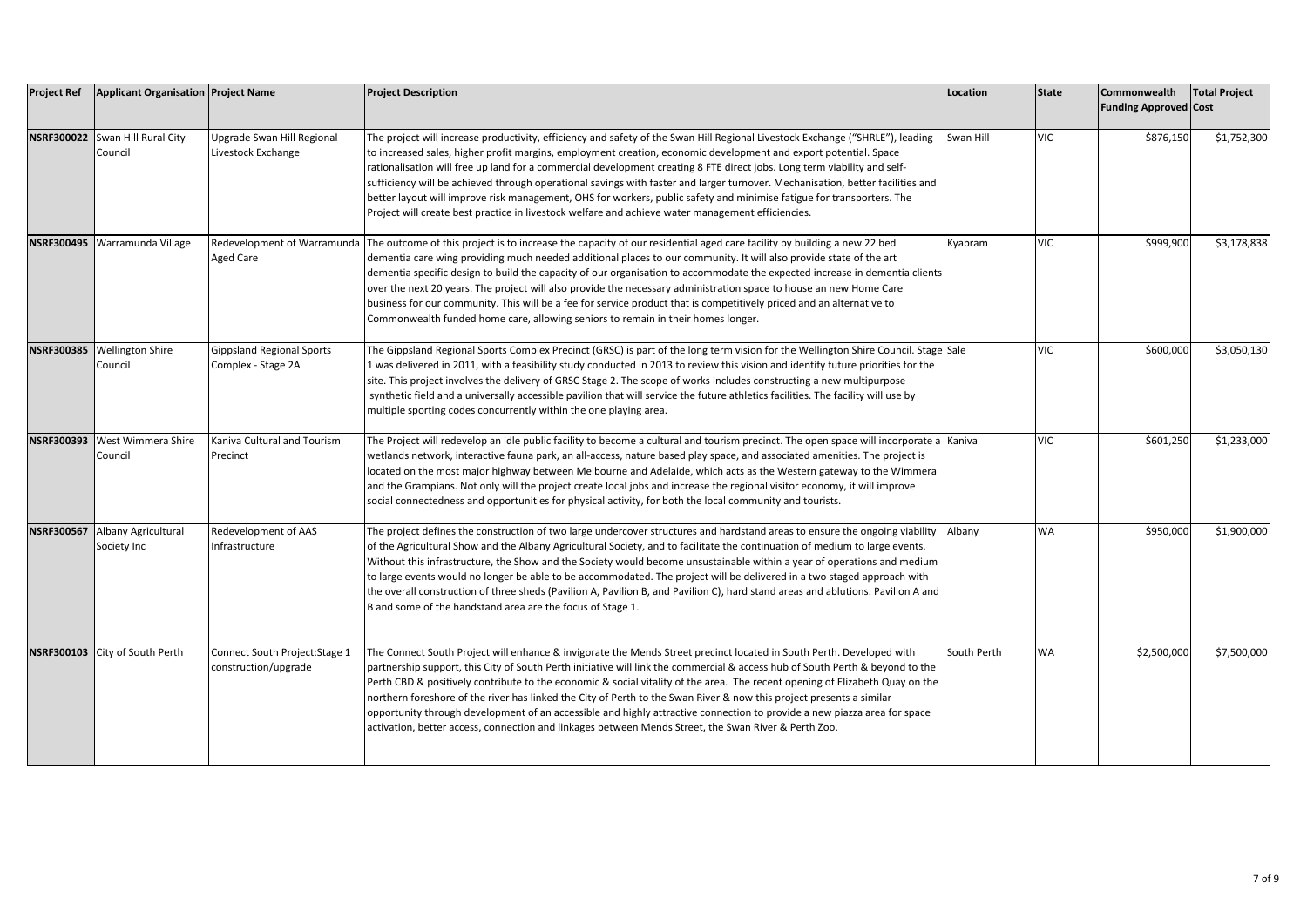| <b>Project Ref</b>      | <b>Applicant Organisation Project Name</b>           |                                                              | <b>Project Description</b>                                                                                                                                                                                                                                                                                                                                                                                                                                                                                                                                                                                                                                                                                                                               | Location     | <b>State</b> | <b>Commonwealth</b><br><b>Funding Approved Cost</b> | <b>Total Project</b> |
|-------------------------|------------------------------------------------------|--------------------------------------------------------------|----------------------------------------------------------------------------------------------------------------------------------------------------------------------------------------------------------------------------------------------------------------------------------------------------------------------------------------------------------------------------------------------------------------------------------------------------------------------------------------------------------------------------------------------------------------------------------------------------------------------------------------------------------------------------------------------------------------------------------------------------------|--------------|--------------|-----------------------------------------------------|----------------------|
| <b>NSRF300209</b>       | Kununurra Bushmen's<br>Rodeo Association             | Build Outdoor Multi Purpose<br>Facility, Kununurra           | The project will deliver a quality lockable venue in which to host rodeos, camp drafts, community events and training<br>programs at the rodeo grounds. This construction will develop the precinct to a much higher standard, which will support<br>National & International Rodeo and Camp drafting events. Swelling tourism visitation numbers to the region will contribute<br>to economic growth. It will deliver community infrastructure that supports active lifestyles and improves social outcomes<br>across the East Kimberley. It will also provide a venue for new and extended education and training opportunities through<br>partnerships leading to employment in the Agricultural and Pastoral Industries.                             | Kununurra    | <b>WA</b>    | \$319,588                                           | \$519,588            |
| NSRF300174 Liebe Group  |                                                      | Construction of Liebe Group<br>purpose built facility        | The Construction of the Liebe Group Purpose Built Facility will increase regional and national farming systems research. The<br>collaborative research will guarantee increased innovation, injecting millions of dollars into the region each year. This will be<br>achieved through growth of industry productivity and long term sustainability of the Liebe Group. Guaranteed continuity of<br>this exciting work encourages the next generation of industry innovators. The Liebe Group celebrates 20 years of highly<br>ecognised regional, state and national research in 2017.                                                                                                                                                                   | Dalwallinu   | <b>WA</b>    | \$616,500                                           | \$822,000            |
|                         | NSRF300350 Plantagenet Village<br>Homes Incorporated | <b>Construction of Collet Barker</b><br>Court Stage 3.       | The outcome of this project is the provision of 7 high quality independent living units allowing seniors the choice of<br>remaining and contributing in their own viable inter-generational community.                                                                                                                                                                                                                                                                                                                                                                                                                                                                                                                                                   | Mount Barker | <b>WA</b>    | \$663,086                                           | \$2,545,375          |
|                         | NSRF300563 Shire of Augusta<br><b>Margaret River</b> | <b>Margaret River Business Events</b><br>Hub (HEART Project) | The Shire's vision is to transform existing ageing cultural and sporting facilities into a vibrant Hub for Entertainment, Arts and Margaret River<br>Regional Tourism (HEART) that will enrich the quality of community life and strengthen the Margaret River Region's<br>economy. The HEART project will help to diversify the economy by providing state of the art facilities to attract business and<br>tourism related events particularly during the winter downturn in tourist visitation. The complex will meet the needs of the<br>projected population, tourism and business sector growth over the next 20 years and complement the planned Main Street<br>upgrade both revitalising the CBD following the construction of the by-pass road. |              | <b>WA</b>    | \$1,800,000                                         | \$3,600,000          |
| NSRF300004 Shire of Cue |                                                      | & Visitors Centre                                            | Development of Cue Community This Project involves preserving a fundamental piece of Western Australian history through restoring an 1895 State Heritage Cue<br>Listed building and redeveloping it for community and visitor use. This Project will increase the provision of services to a low<br>socio-economic area of Western Australia's Mid West region while showcasing the town's unique Indigenous and<br>prospecting history, leading to tourism growth and ultimately a more sustainable economy.                                                                                                                                                                                                                                            |              | <b>WA</b>    | \$300,000                                           | \$1,161,000          |
|                         | NSRF300587 Shire of Derby West<br>Kimberley          | Derby Airport Redevelopment                                  | The Outcome of this project is to redevelop Airport infrastructure to support cost efficiencies to recommence the Regular<br>Passenger Transport service. In addition this project will see the construction of a Tourism Air Lounge in order to enhance<br>tourism activity in the region. Finally, the associated infrastructure to support the terminal and lounge will allow for<br>mproved base infrastructure to facilitate further private investment and will directly benefit the Royal Flying Doctor regional<br>base located at Derby Airport.                                                                                                                                                                                                | Derby        | <b>WA</b>    | \$5,099,163                                         | \$8,030,802          |
|                         | NSRF300227 Shire of Kellerberrin                     | Redevelopment of Centenary<br>Park at Kellerberrin           | The project will upgrade and reinvigorate Centenary Park to include a Skate Park and Naturescape that includes a sensory<br>bush tucker garden. The Project will provide a safe, modern and all inclusive place predominantly for the region's youth,<br>though still catering for all members of the Kellerberrin community as well as tourists to the area to utilise and enjoy. The<br>Project will be a sociable and interactive place where people from all walks of life can come to enjoy, relax, where children's<br>maginations can run free, encourage interaction within the community and eliminate the vast and greatly underutilised<br>space that currently exists.                                                                       | Kellerberrin | <b>WA</b>    | \$310,470                                           | \$981,744            |
|                         | NSRF300066 Shire of Kondinin                         | Extension of Yeerakine Lodge                                 | This Project will extend Yeerakine Lodge to increase capacity for the region's ageing population and contribute to population Kondinin<br>attraction and retention in the Wheatbelt region of Western Australia.                                                                                                                                                                                                                                                                                                                                                                                                                                                                                                                                         |              | <b>WA</b>    | \$600,000                                           | \$921,902            |
|                         | NSRF300062 Shire of Lake Grace                       | Upgrade Lake Grace Sporting<br>Complex                       | This Project will upgrade facilities at the Lake Grace Sporting Complex to enable employment opportunities, boost economic  Lake Grace<br>growth and create a sporting and community hub in Western Australia's Southern Wheatbelt region.                                                                                                                                                                                                                                                                                                                                                                                                                                                                                                               |              | <b>WA</b>    | \$119,549                                           | \$214,549            |